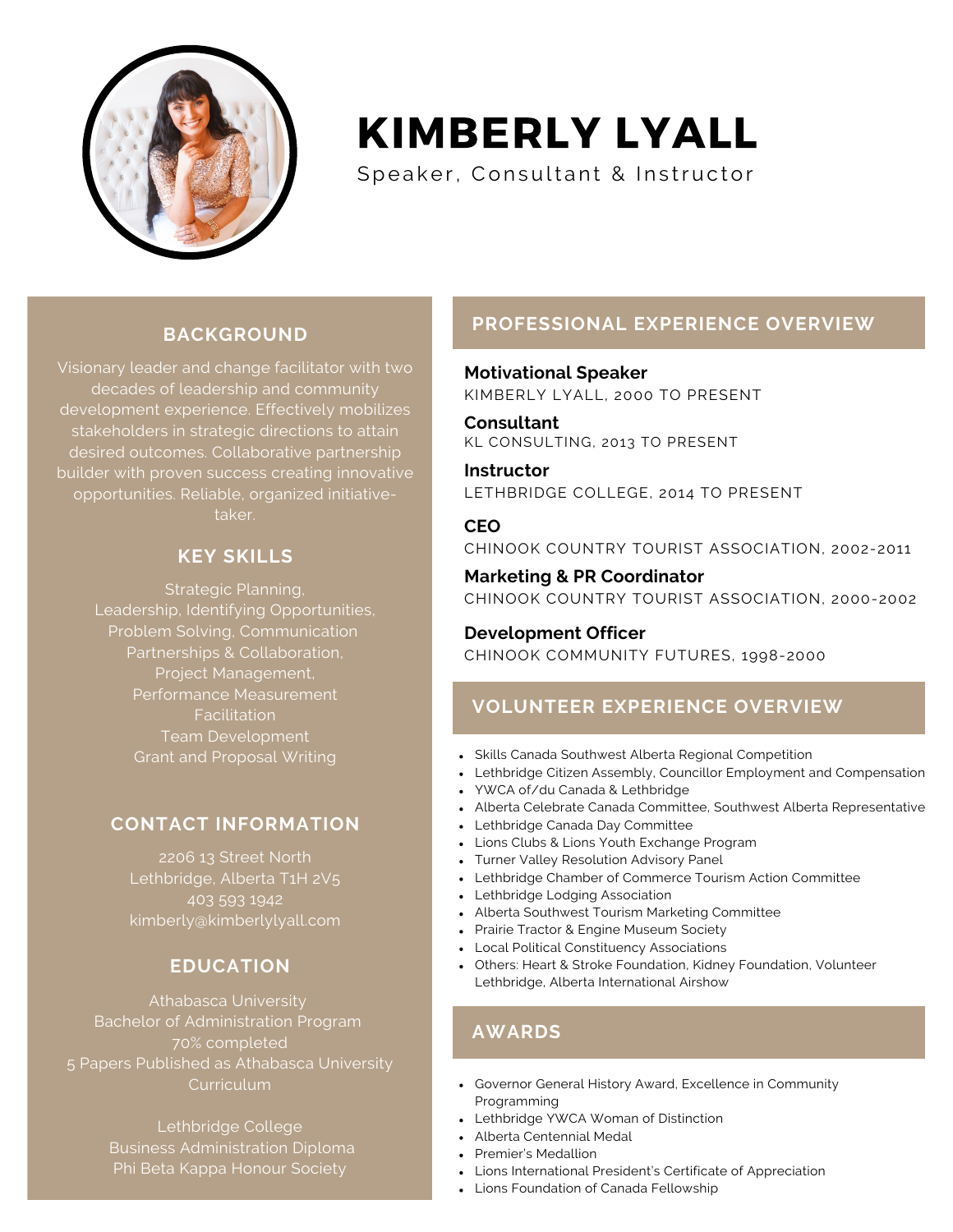#### **Motivational Speaker**

KIMBERLY LYALL MOTIVATIONAL SPEAKER, 2000-PRESENT

Develop and present keynote speeches, workshops and customized facilitation for conferences, special events, and corporate and school functions.

- Showcase of Women in Business
- Big Brothers Big Sisters Lethbridge & District
- United Way Lethbridge & South Western Alberta
- Galt Museum & Archives
- City of Lethbridge
- Blood Tribe Kainai Women's Wellness Lodge
- North Alberta Aboriginal Caregiver Conference
- University of Lethbridge Centre for Oral History and Tradition
- Residence Life Professional Association
- **Empower Cosmetics**
- Barons-Eureka-Warner FCSS
- Alberta Growing Rural Tourism Conference
- YWCA World Conference,
- **Clients:** YWCA National Conference
	- Canadian Student Leadership Conference
	- Alberta Student Leadership Conference
	- Manitoba Student Leadership Conference
	- Montana Skills USA Conference
	- Montana Family, Career and Community Leaders of America Conference
	- Southwest Saskatchewan Teachers Convention
	- Taber Career Conference
	- Rotary Youth Leadership Assembly
	- Lethbridge Young Girl
	- Savvy Woman Conferences
	- Lions Clubs Conventions
	- Many high schools in Canada and USA.

#### **Consultant**

#### KL CONSULTING, 2013 TO PRESENT

Customized professional services including strategic planning, qualitative and primary research, assessment, facilitation, grant procurement and project management.

#### **Feature Projects:**

#### **City of Lethbridge; Lethbridge Asset Mapping Project & Community Social Development Needs Assessment 2018 – 2019**

Consulted with more than 300 individuals across multiple sectors to determine dominant social issues in Lethbridge. Co-consulted with leading researchers to develop Needs Assessment Report in support of the CSD Strategic Plan. Managed task force comprised of the City of Lethbridge, Alberta Health Services, Volunteer Lethbridge, Canadian Mental Health and other leading social sector agencies to evaluate social supports and services in Lethbridge, identifying areas of strength and gaps.

#### **Key Accomplishments:**

- Revolutionized community asset mapping and strategic planning practices in Canada by initiating use of a new online platform for asset mapping.
- Established trust and open information sharing on sensitive topics via extensive, customized consultations across sectors (emergency services, vulnerable citizens, social services providers, business community, faith sector, seniors, women, youth, Indigenous, newcomers, funders, voluntary sector and more) to gain detailed insight into social issues in Lethbridge.
- Facilitated 2 major stakeholder sessions (130 agencies each) in support of developing Needs Assessment and attaining feedback to emerging strategic directions.

#### **Coyote Flats Pioneer Village, Picture Butte; Coyote Flats Oral History Project 2013 – 2018**

Envisioned, developed and managed an award-winning oral history project to capture the memories of people connected to Coyote Flats Pioneer Village through interviewed video recordings. Facilitated a partnership between the University of Lethbridge Centre for Oral History and Tradition, Picture Butte High School, and Coyote Flats Pioneer Village that resulted in investments of training and equipment into the high school and employment for three U of L History students. Project results include over 50 individual life story interviews with full transcriptions, the production of five promotional videos, and archiving of the entire project in the University of Lethbridge digitized collection where it is available for viewing online.

#### **Key Accomplishments:**

- Winner of the 2015 Governor General's History Award for Excellence in Community Programming
- Attracted widespread local and national media coverage, including a feature on the CBC Calgary "Eye-Opener" morning radio program that was later broadcast across Canada on the "Story from Here" national CBC radio program.
- Achieved over 90% grant funding for the project.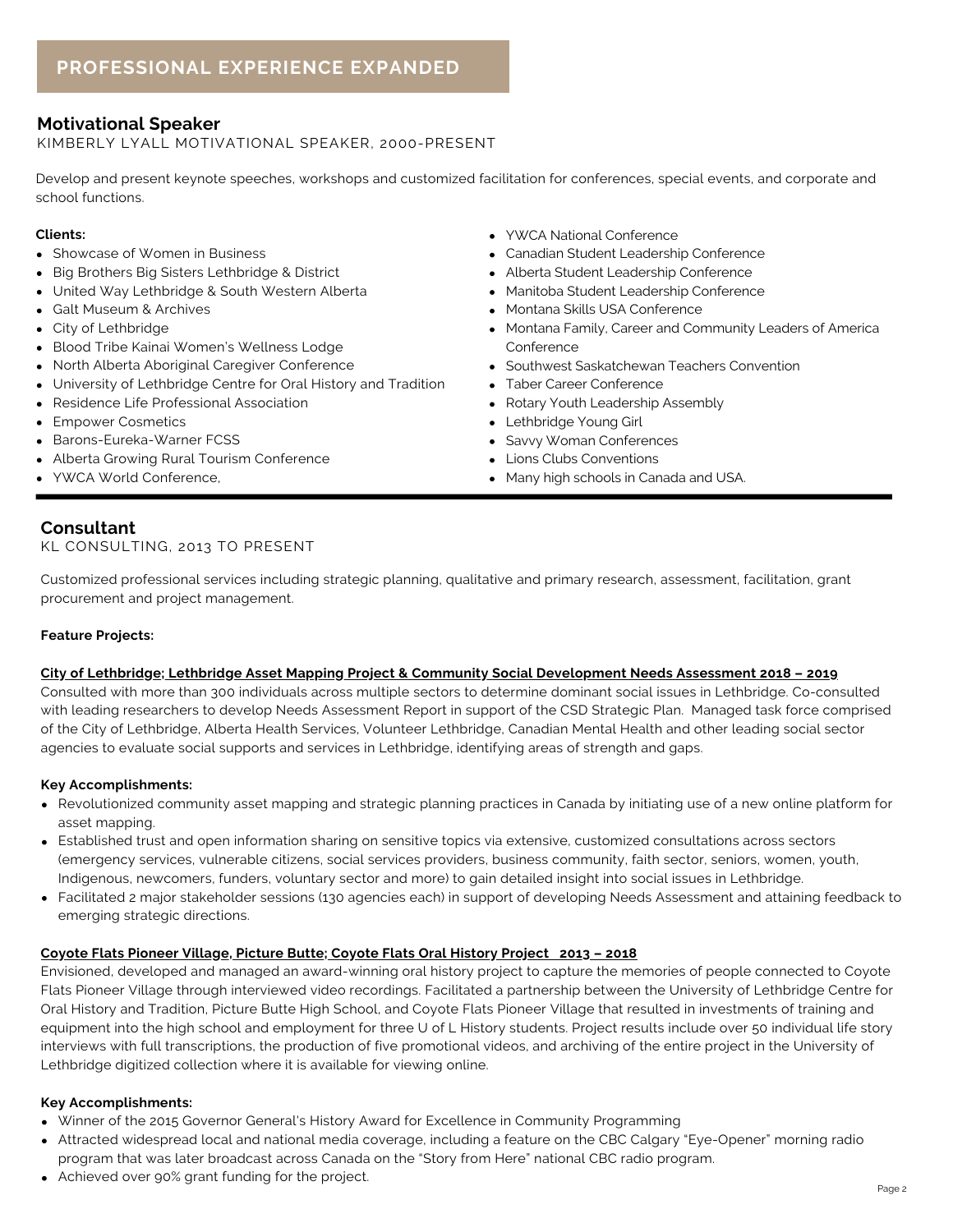### **PROFESSIONAL EXPERIENCE CONTINUED**

#### **SouthGrow Regional Initiative; Regional Broadband Strategy 2017**

Consulted with SouthGrow municipalities, service providers and complimentary stakeholders to understand broadband connectivity challenges and opportunities. Developed 24 individual community reports with related recommendations, a master plan for the SouthGrow region with overall findings and recommendations for the organization, and an event outline for a SouthGrow broadband summit.

#### **Key Accomplishments:**

- Successfully engaged 24 communities in face-to-face discussions about economic development and growth plans for their community, and where broadband connectivity fit into these.
- Engaged a futurist technology consultant to provide technical expertise on the project and balance traditional approaches to economic development discussions.
- Project completed within 3 months.

#### **Alberta Tourism, Parks and Recreation – Tactical Plan, Tourism Labour Force Strategy 2014**

Partner consultant in developing a tactical plan to support key objective 2.4 of the Alberta Tourism Framework: "The tourism industry has access to a motivated, educated/trained, skilled and professional tourism labour force." Project was awarded with only 3 days' notice to facilitate a successful 2-day workshop with 52 representatives from education, government and the tourism industry. Further facilitated fullday engagement sessions with additional industry-specific focus groups, and conducted extensive secondary research.

#### **Key Accomplishments:**

Facilitated connections and collaboration amongst hospitality operators that resulted in new opportunities in the tourism industry outside of the project.

#### **Instructor**

#### LETHBRIDGE COLLEGE CORPORATE & CONTINUING EDUCATION, 2014 TO PRESENT

Develop and deliver practical syllabus and lessons for adult learners. Facilitate customized, strategic training for diverse corporate clients. Present courses on campus at Lethbridge College and on Indigenous Nations. Core subject areas include Leadership, Change Management, Communication, Organizational Culture, Team Performance, Entrepreneurship, Marketing and Public Speaking.

#### **Key Accomplishments:**

Course evaluations show consistently outstanding reviews from students.

#### **CEO**

#### CHINOOK COUNTRY TOURIST ASSOCIATION, 2002-2011

Led operations of a membership based, not-for-profit, tourism development and marketing organization for Southwest Alberta. Key operations included marketing and promotions, membership services, contract marketing and development services, and a 362-dayper-year visitor information service operated out of two locations.

#### **Key Accomplishments:**

- Pioneered and championed a ground-breaking, award-winning method of tourism development and marketing in Canada utilizing specialized psychographic research (Canadian Tourism Commission Explorer Quotient) to assess market potential, match promotional and development efforts to defined target markets, and provide online sales tools to operators to capitalize on interest generated. Cultivated more than 75 partners, secured more than \$600,000 in initial support, and engaged endorsement from the Canadian Tourism Commission.
- Stimulated alignment of marketing efforts from grassroots to national campaigns. Agencies included operators, CCTA, Travel Alberta, and the Canadian Tourism Commission.
- Revolutionized operations through implementation of a business model focused on sustainability and measurement of return on investment to all stakeholders, resulting in a 213% increase in operating revenues from 2003 to 2011.
- Launched a new service offering during a time when peer tourism organizations were closing their doors due to financial struggle. This new service provided a revenue stream that accounted for 8% of total organization revenues in its first year, and 18% of total revenues in year two. Before the end of year two, negotiated a single contract worth \$436,370 over three years.
- Orchestrated change in contractual relationship with the City of Lethbridge for provision of tourism information services that resulted in a nearly 300% increase in contract revenue from 2001 to 2011, as well as a shift to 3-year contracts instead of 1-year agreements, and the awarding of "sole source" status to CCTA.
- Increased membership revenue to CCTA from 2003 to 2010 by 171%, with a 90% retention rate.
- Transitioned Board of Directors from an operating board to a policy governance board. Spearheaded revision of bylaws, policies and practices, cultivated relationships with business leaders to mentor and join boards, and organized retreats and training to propel board and organizational growth.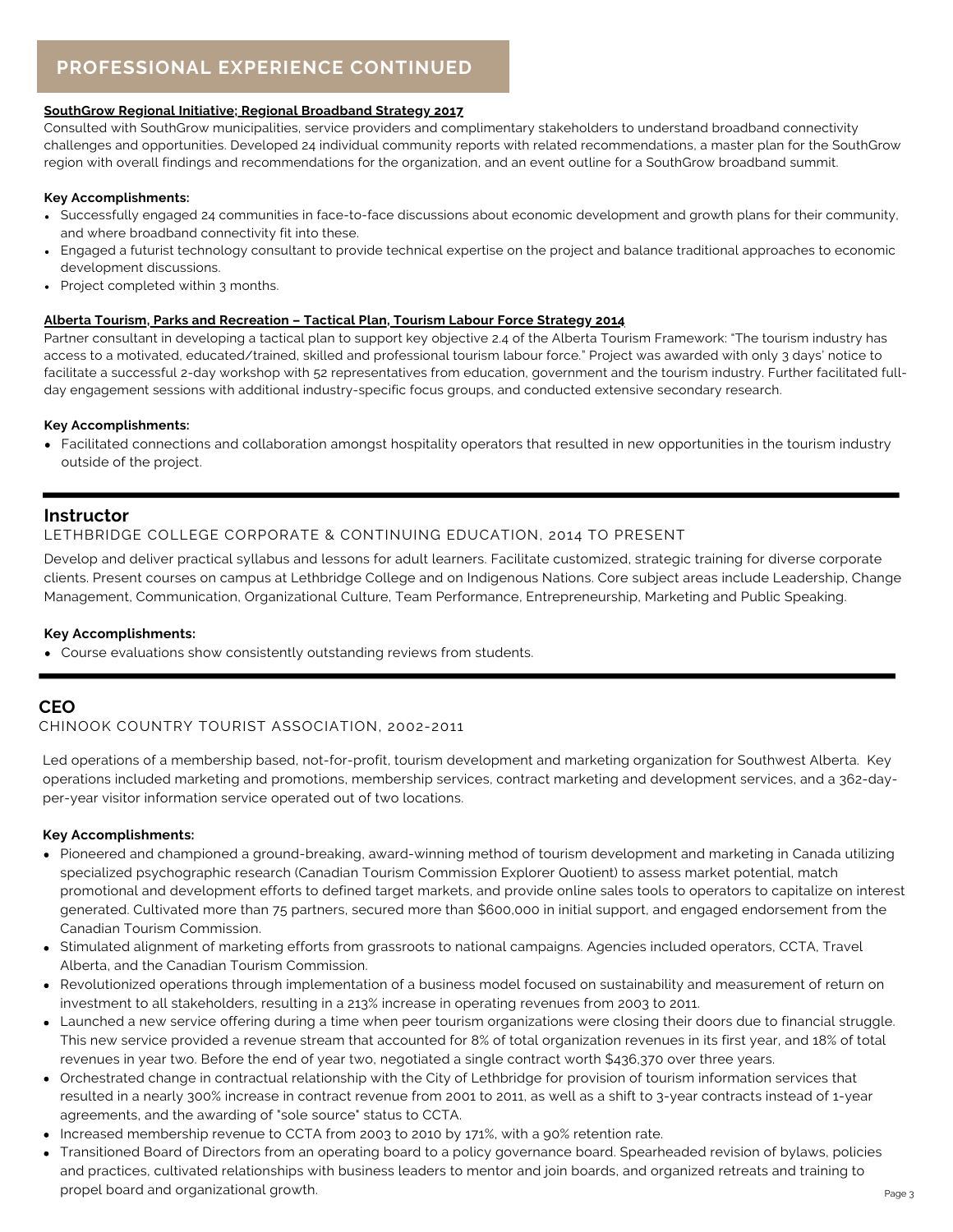#### **Marketing & Public Relations Coordinator**

CHINOOK COUNTRY TOURIST ASSOCIATION, 2000-2002

Conceptualized and delivered innovative marketing programs aimed at increased awareness and visitation to Southwest Alberta. Spokesperson for CCTA. Coordinated and hosted familiarization tours for tour operators, travel agents, and media. Tourism representative on many boards and committees.

#### **Key Accomplishments:**

- Hosted the most exceptional Canada's West Marketplace (second largest tourism industry trade show in Canada) in its history. Recognized for outstanding hospitality, coordination, and service excellence.
- Refocused marketing endeavours to maximize return on investment for partners. Developed new multimedia campaigns to support continued travel into Southern Alberta following September 11, 2001.
- Built relationships and increased travel to Southern Alberta via presentations at the largest travel industry and consumer tradeshows in North America.

#### **Development Officer**

CHINOOK COMMUNITY FUTURES, TABER, 1998-2000

Developed programs to support youth entrepreneurs and encourage business skills training throughout the Chinook region. Coordinated advertising and newsletter communications. Presented entrepreneurship training and facilitation at the Southern Alberta Youth Entrepreneurship Camp. Created and delivered entrepreneurship training presentations for schools.

#### **Key Accomplishments:**

Developed and published an Educator's Resource Book for use as a curriculum tool to link local educators with professionals in different sectors.

### **VOLUNTEER EXPERIENCE EXPANDED**

SKILLS CANADA SOUTHWEST ALBERTA REGIONAL COMPETITION - SKILLS EXPERT, PUBLIC SPEAKING

Led skills development seminars for public speaking contestants and provided feedback to competition presentations (prepared and impromptu speeches).

CITY OF LETHBRIDGE – LETHBRIDGE CITIZEN'S ASSEMBLY ON COUNCILLOR EMPLOYMENT & COMPENSATION

Worked with 35 other Lethbridge residents to create recommendations regarding Lethbridge City Councillor hours of work and compensation.

#### YWCA OF/DU CANADA & LETHBRIDGE

- Delegate and presenter to the World YWCA conferences in Australia and Kenya. Wrote and presented the only resolution to pass unanimously at the Australia meeting. Created Health and Safety protocol for the Kenya delegation. Developed and presented workshops.
- Delegate and Presenter to YWCA of/du Canada Annual Member Meetings.
- Member of the YWCA of/du Canada National Youth Engagement Task Force. Developed and published a guide to increasing engagement of young women in the YWCA movement.
- Director for Lethbridge and area YWCA Board of Directors. Large focus on development of governance policies using Carver model.

#### ALBERTA CELEBRATE CANADA COMMITTEE - FEDERALLY APPOINTED SOUTHWEST ALBERTA REPRESENTATIVE

- Facilitated distribution of seed funds, paraphernalia, and program support for Canada Day, National Aboriginal Day and St. Jean Baptiste Day events in Southwest Alberta.
- Coordinated Lethbridge Celebrate Canada Events.
- Developed the Canada Day Baby Program as an Alberta initiative.

#### LETHBRIDGE CELEBRATE CANADA DAY COMMITTEE

- Coordinated Lethbridge Celebrate Canada Events.
- Expanded festival from one day to a 10-day free, inclusive celebration.